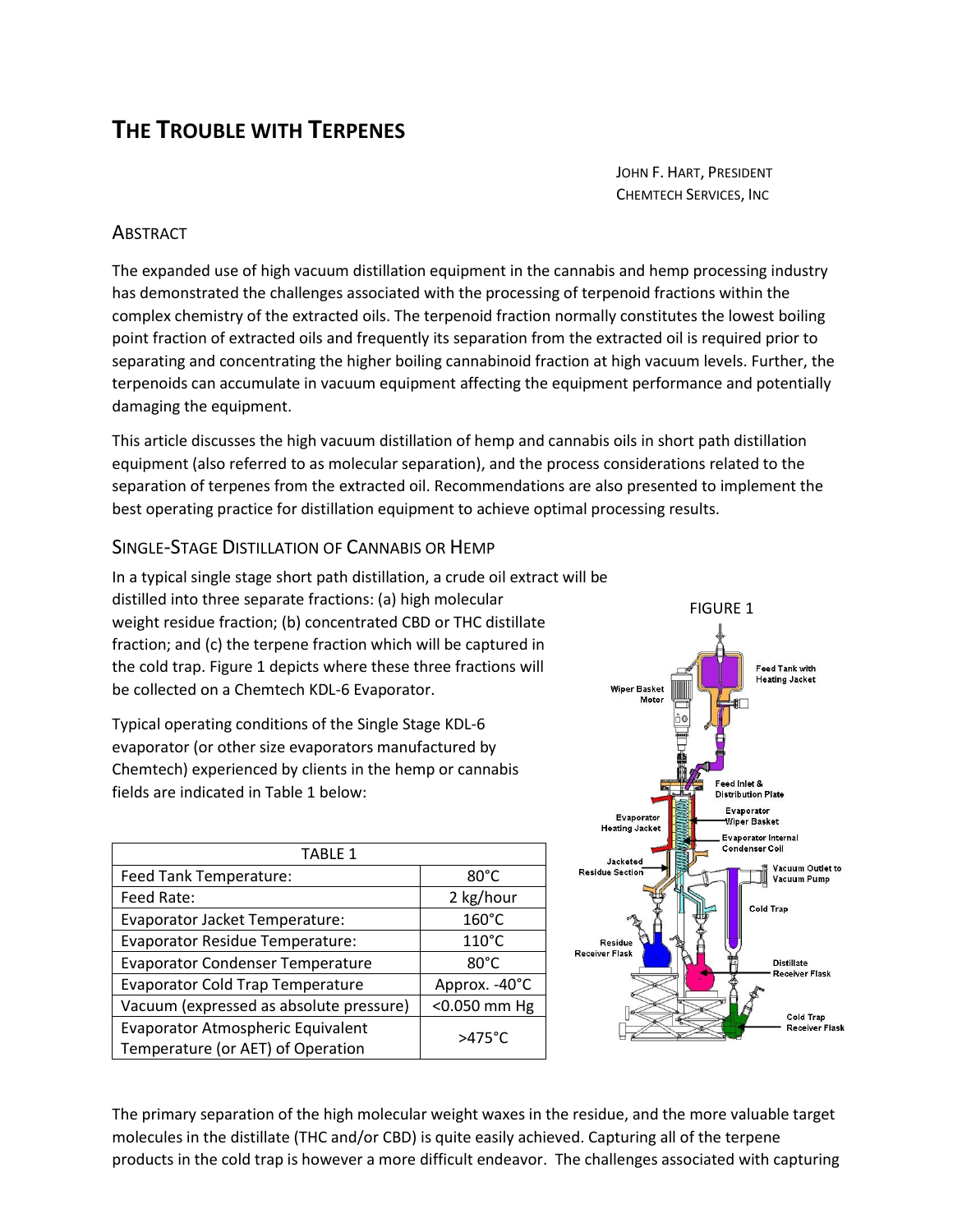the terpenes can be explained by examining a few scientific principles which govern the transition of molecules from the liquid to vapor phase (e.g., boiling), and the return to the liquid phase (condensation).

## Principles of Distillation

As suggested above, distillation encompasses the phase transformation of a liquid to vapor phase and subsequent condensation of the vapor phase molecules. Frequently the boiling point of a product is used as a reference when considering the temperature at which a liquid prefers to transition to a vapor state. However, the boiling point of a liquid does not tell the entire story, and a more appropriate reference associated with the transition of a liquid to a vapor is the "Partial Pressure Curve." This discussion is most easily understood when we consider a molecule we are all familiar with, water (or H2O). We are probably also familiar with the two common phase transformation points of water, the melt point (or freeze point if you prefer) of 32°F (or 0°C), and the boiling point of 212°F (or 100°C). However, not a lot of thought is focused upon what is happening to a mass of water between the melting point and the boiling point. In fact, water in a container at any temperature between 32°C and 212°C will exhibit two phases, liquid and vapor. The vapor phase is not very apparent until the temperature of the water approaches the boiling point, but nevertheless there is still vapor. Consider that a puddle of water on a warm day will evaporate relatively quickly (depending on temperature), or in scientific nomenclature it will transition into the vapor phase. So, although boiling never occurs evaporation takes place based upon the partial pressure of the water as a function of the atmospheric temperature (and pressure).

Enter, the "Partial Pressure Curve." In 1888 a French Scientist, Louis Charles Antoine, a French researcher, developed a somewhat complex equation<sup>1</sup> which accurately predicted the relative pressure of water vapor in the air which when summed with the dry air pressure constituted the total "Atmospheric Pressure." The equation included three (3) constants which are unique to any given substance. The equation calculated the partial pressure of a liquid as a function of temperature using the metric scales of pressure and temperature (i.e. mm Hg and °C).

Chart 1, indicated below, illustrates the partial pressure curve of water as defined by the Antoine Equation. As suggested earlier, although water may not be at its boiling point of 212°F, it has vapor pressure which is a function of its temperature. In the curve below, atmospheric pressure is represented as 760 mm Hg (29.92" Hg or 14.7 psi), and the boiling point of water, 100°C (or 212°F) marks the intersection of atmospheric pressure with the partial pressure of water at this temperature.

<sup>&</sup>lt;sup>1</sup> Antoine, C. (1888), "Tensions des vapeurs; nouvelle relation entre les tensions et les températures" [Vapor Pressure: a new relationship between pressure and temperature], Comptes Rendus des Séances de l'Académie des Sciences (in French), 107: 681–684, 778–780, 836–837.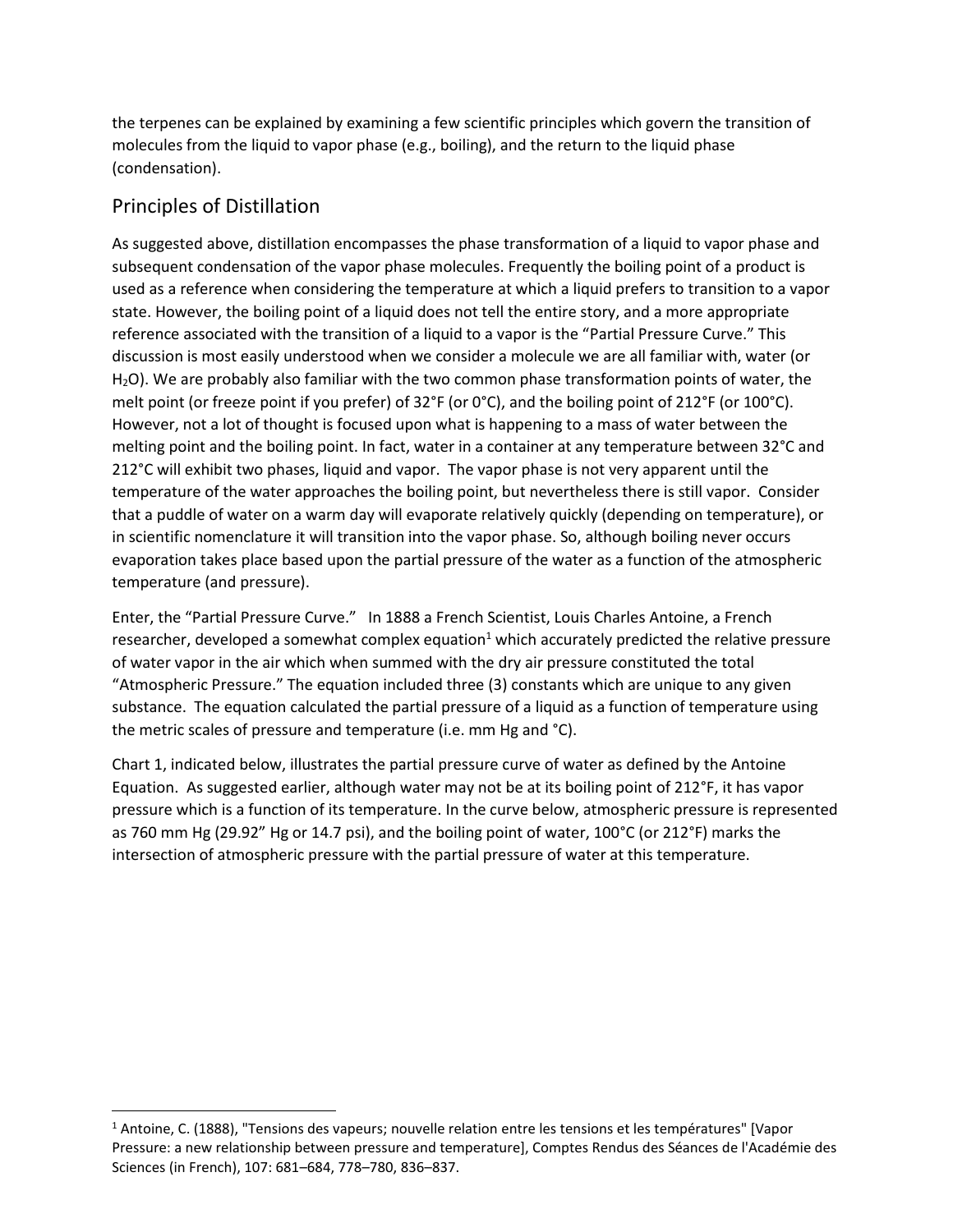

We are vaguely aware of the fact that water exhibits a vapor phase under atmospheric conditions, but below the boiling point, because the weatherman keeps talking about the "relative humidity" of the air, or in other words the amount of water vapor in the air. Saturation of the vapor phase may occur especially when temperatures are falling, and when 100% saturation occurs, we experience (you guessed it) rain, or in scientific terms transition from vapor to liquid phase. This is of course what we hope to achieve in relation to cannabinoids and terpenes when distilling (under high vacuum) the extracted oils from hemp or cannabis.

While we are on the subject of boiling point and vapor pressure as related to pressure and temperature conditions, it is useful to understand a couple of equations which are: (a) the Clausius Clapeyron Equation<sup>2</sup> and (b) the Maxwell-Bonnell Correlation<sup>3</sup>, which equation provides a basis for determining the boiling point of a substance under vacuum conditions. For practical purposes, the Maxwell-Bonnell correlation is perhaps the easier method for evaluating boiling points at different pressures, and we will use this methodology in a later example.

Maxwell-Bonnell Equation: AET = (748.1 × A / {[1 / (T + 273.1)] + 0.3861 × A - 0.00051606}) - 273.1

<sup>&</sup>lt;sup>2</sup> Rudolf Julius Emanuel Clausius and Benoît Paul Émile Clapeyron Equation (independent publications Clapeyron in 1834 and Clausius in 1850). There are many variations of the equation with one indicated below: T<sub>2</sub>=  $1/$ { $[1/T_1]$ -[R×ln(P<sub>2</sub>/P<sub>1</sub>)]/[ $\Delta H_{\text{vap}}$ } - Where : T<sub>2</sub> is the temperature of interest; P<sub>2</sub> is the corresponding vapor pressure at the temperature of interest  $T_2$ ;  $T_1$  is the temperature at another point;  $P_1$  is the corresponding vapor pressure at the known temperature  $T_1$ ;  $\Delta H_{\text{vap}}$  is the molar enthalpy of vaporization

<sup>&</sup>lt;sup>3</sup> J. B. Maxwell, and L. S. Bonnell, of Esso Research and Engineering Company, introduced the Maxwell-Bonnell Correlation in a technical article titled: Derivation and Precision of a New Vapor Pressure Correlation for Petroleum Hydrocarbons, published in Ind. Eng. Chem., July 1957, 49 (7), pp 1187–1196.

where: AET = Atmospheric Equivalent Temperature, °C

T = Temperature, °C

A = a pressure term, depending on the observed pressure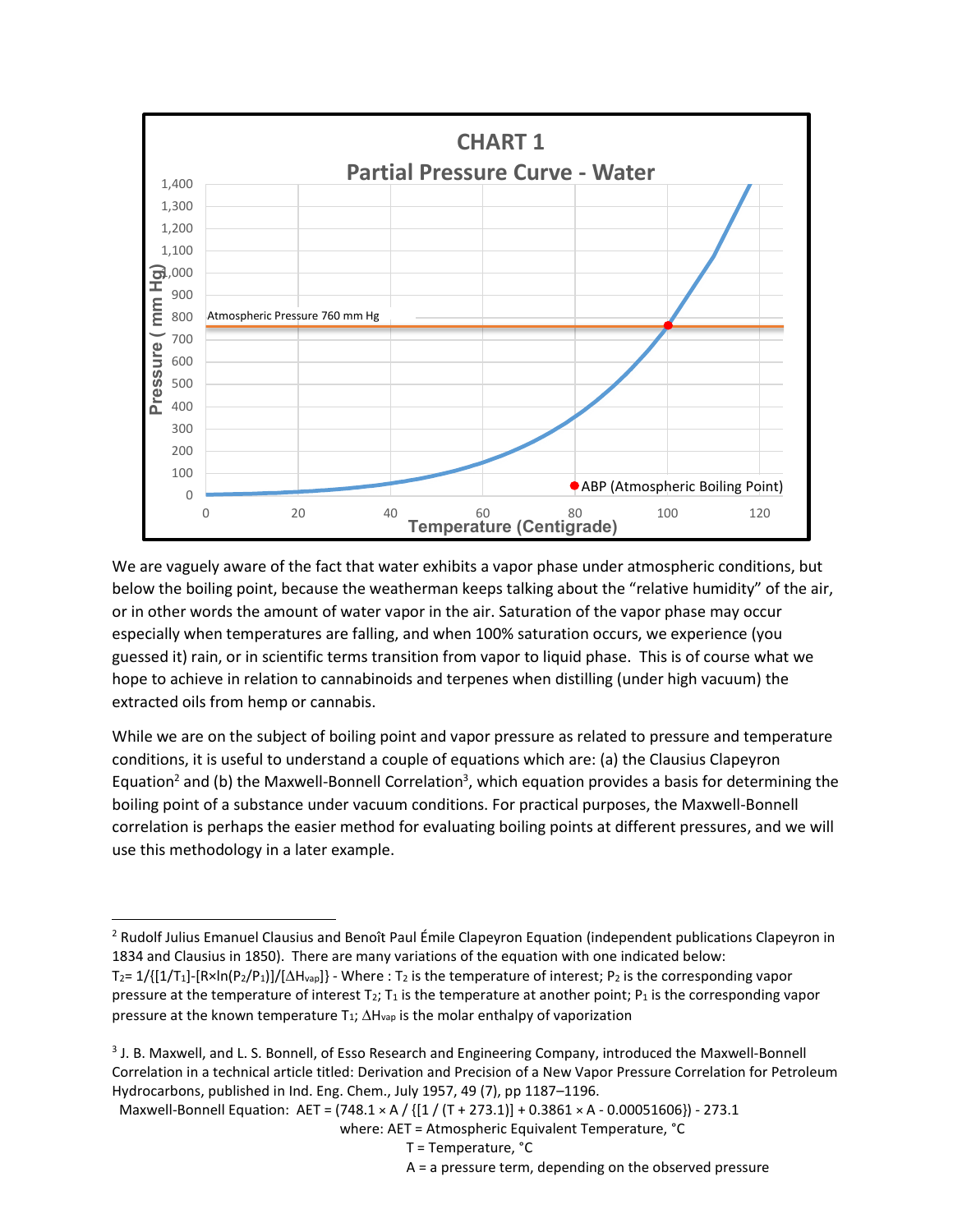Before we evaluate distillation conditions, let us consider for a moment some of the chemical characteristics of hemp and cannabis oils. The extracted oils from hemp or cannabis plants likely contain over 300 different molecules all of which have their own distinct partial pressure curves, just like water. Let's also consider the fact that these oils contain varying fractions of low boiling point terpenes (or more broadly, terpenoids) as well as the sought-after cannabinoids. Table 2 below illustrates just a small sample of the terpenes and cannabinoids we might expect in an extracted oil. However, it is apparent that the boiling point of the most frequently encountered terpenes is considerably below that of the cannabinoids, by almost 200°C (note the actual boiling point range of terpenoids is approximately 150°C to 350°C.

| <b>Product (acronym)</b>        | <b>Boiling Point (°C)</b> |                 | <b>Boiling Point (°F)</b> |              |  |  |
|---------------------------------|---------------------------|-----------------|---------------------------|--------------|--|--|
| $\alpha$ – Pinene (monoterpene) | 155                       | $\rm ^{\circ}C$ | 311                       | °F           |  |  |
| ß-Caryophyllene (sesquiterpene) | 160                       | $\rm ^{\circ}C$ | 320                       | $\mathsf{P}$ |  |  |
| <b>ß-Myrcene (monoterpene)</b>  | 168                       | $\rm ^{\circ}C$ | 334                       | °F           |  |  |
| D-Limonene (cyclic terpene)     | 176                       | $\rm ^{\circ}C$ | 349                       | $\mathsf{P}$ |  |  |
| Linaloon (terpene)              | 198                       | $\rm ^{\circ}C$ | 388                       | °F           |  |  |
| Humulene (sesquiterpene)        | 198                       | $\rm ^{\circ}C$ | 388                       | $\mathsf{P}$ |  |  |
| <b>THC-A</b>                    | 339                       | $\rm ^{\circ}C$ | 642                       | °F           |  |  |
| <b>THC</b>                      | 408                       | $\rm ^{\circ}C$ | 766                       | $\mathsf{P}$ |  |  |
| <b>CBD</b>                      | 438                       | $\rm ^{\circ}C$ | 820                       | °F           |  |  |
| <b>CBN</b>                      | 445                       | $\rm ^{\circ}C$ | 833                       | $\mathsf{P}$ |  |  |
| <b>CBC</b>                      | 489                       | $\rm ^{\circ}C$ | 912                       | °F           |  |  |
| <b>CBG</b>                      | <b>NA</b>                 |                 |                           | $\mathsf{P}$ |  |  |
| <b>CBD-A</b>                    | <b>NA</b>                 |                 |                           | °F           |  |  |

**TABLE 2**

In fact, it has been estimated that there are over 100 molecules in cannabis or hemp oils which fall into the chemical category of terpenoids. The terpenoids are most commonly recognized as the flavor and fragrance elements of cannabis and hemp oils, but medical research in recent decades has also recognized the terpenoids may also contribute significantly to the entourage effects of cannabis medical extracts. However, the fact that many of these terpenoids have relatively low boiling points compared to the cannabinoids complicates the distillation process where the concentrating of the cannabinoids, from oil extracts, is the main objective.

Consider, for a moment, the distillation objective of concentrating the cannabinoids THC and CBD from a crude cannabis or hemp oil extract which contains a multitude of molecules having boiling points both above and below that of THC and CBD (i. e., ~408°C and ~438°C, respectively). If this distillation is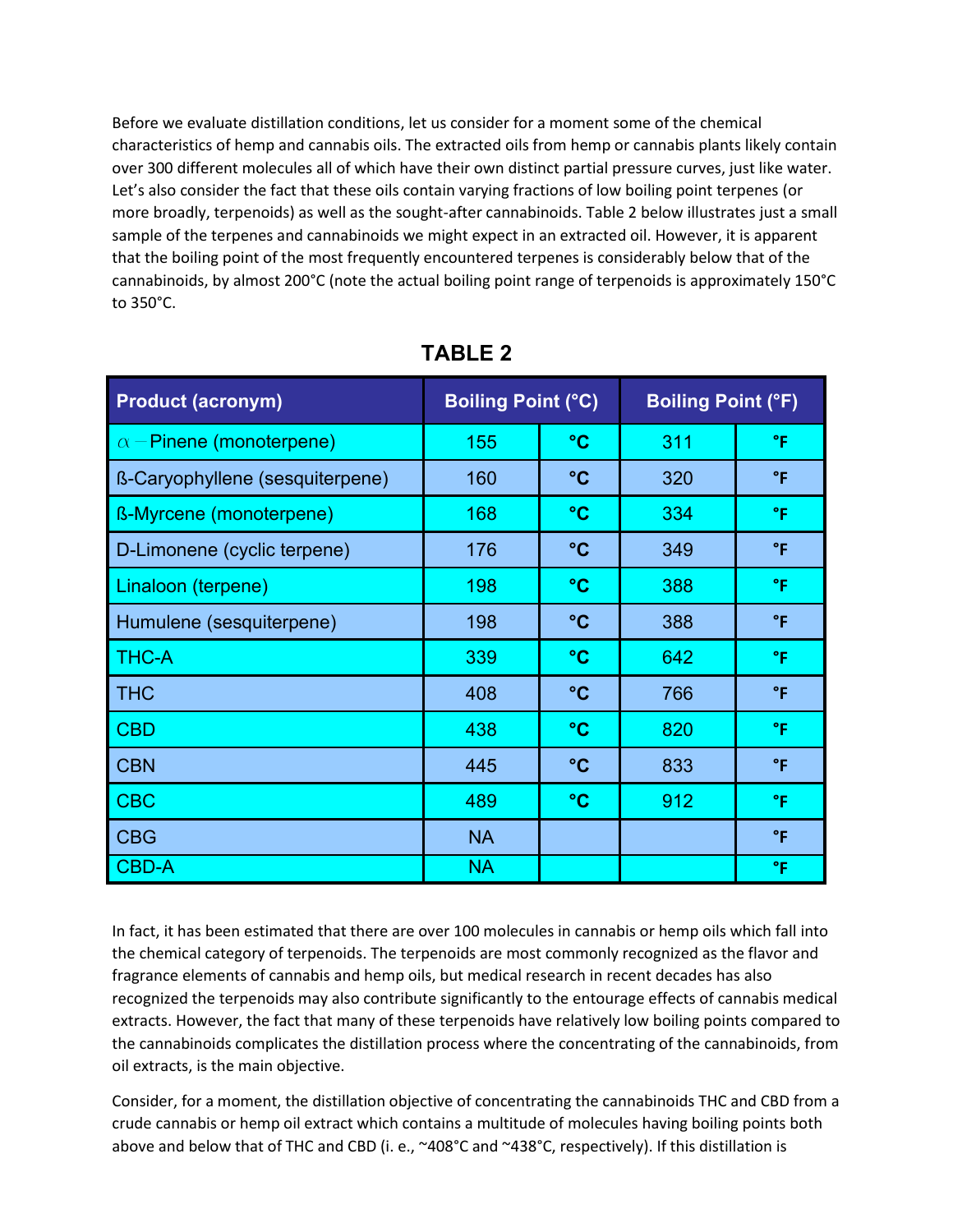conducted on a single stage short path distillation (SPD) system, the general procedure would be to operate the SPD at a jacket temperature of 160°C and an absolute pressure (or vacuum) of 0.005 mm Hg. These Temperature/Pressure conditions would suggest an Atmospheric Equivalent Temperature (AET) of 475°C which would assure the distillation of the majority of the CBD and THC molecules (i.e., CBD and THC molecules would vaporize in the evaporator and subsequently condense on the lower temperature condensing element operated at ~85°C, or considering AET condition, 365°C). Further, we must consider the operation and effectiveness of the cold trap whose function is to protect the vacuum system by condensing all lightweight molecules, like terpenes. Referring to the chart in Table 2, the light terpenoids have boiling points generally in the range of 155°C to 200°C, however there are some terpenoids which have boiling points as high as 500°C. Chart 2 below provides a more comprehensive listing of the boiling points associated with common terpenoids found in hemp and cannabis oils.



We have discussed briefly some of the characteristics of vapor pressure as a function of temperature, as defined by the Antoine Equation, and a liquids boiling point as a function of pressure, described by the Maxwell-Bonnell correlation, so let's explore a little deeper into these relationships as they related to cannabis and hemp compositions. Let's start this study by examining data associated with Beta Myrcene, a common terpenoid in cannabis or hemp. Chart 3 below illustrates the partial pressure curve for beta-Myrcene at atmospheric conditions (curve calculated using the Antoine equation is on the right) where the AEBP is approximately 168°C. The two curves to the left of the Antoine equation partial pressure curve represent adjusted curves based upon indexing the Antoine equation curve utilizing the Maxwell-Bonnell correlation which suggests the Observed Boiling Points (OBP) for absolute pressures of 0.050 mm Hg and 0.001 mm Hg are -22°C and -55°C, respectively. Of course, the Y-Axis relevant to the Antoine equation curve is not applicable to the Maxwell-Bonnell adjusted curves. However, the consequence of the estimated vapor pressure curves indicated in Chart 3, is that cold trap operating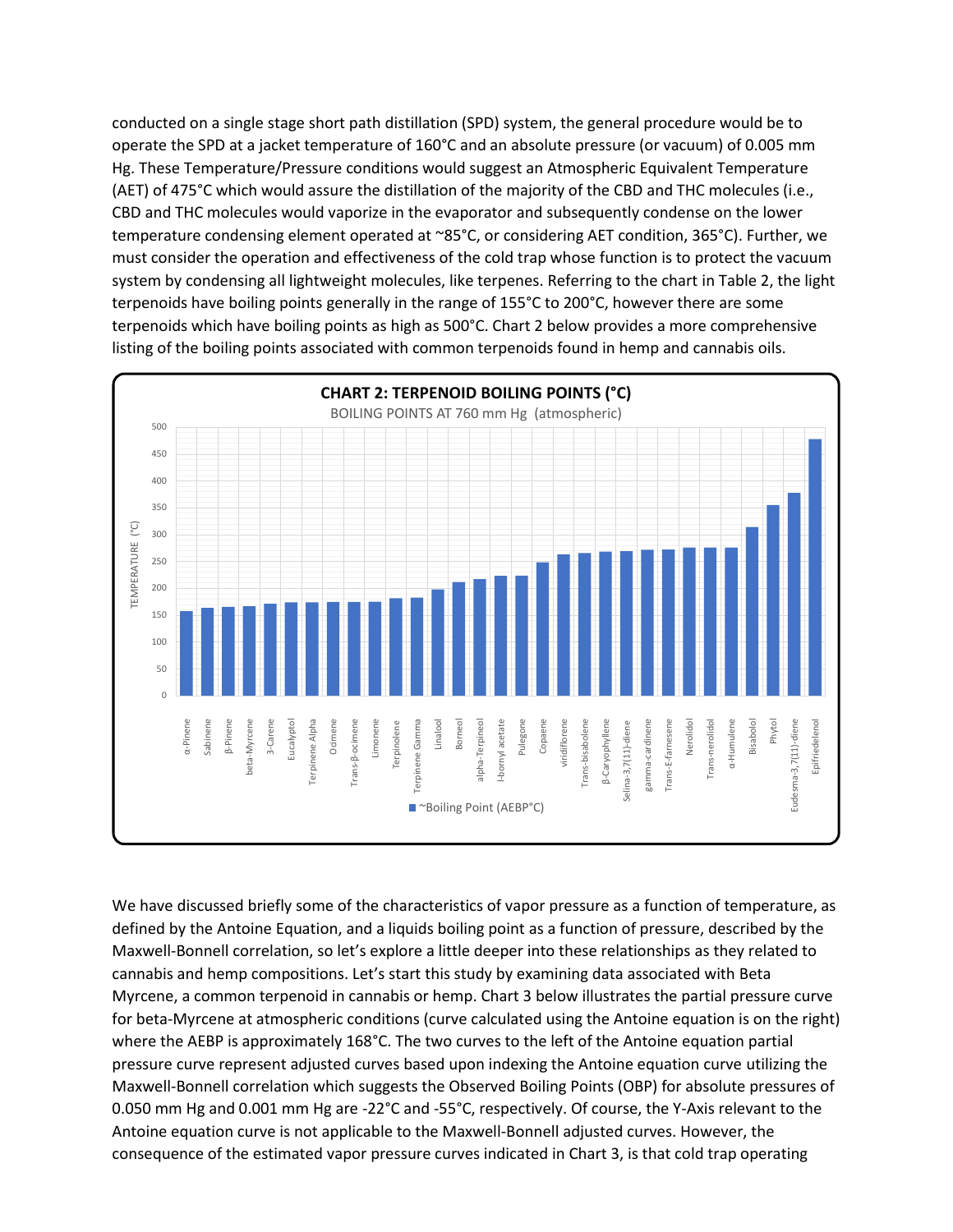temperatures should be significantly lower than the Maxwell-Bonnell adjusted boiling point to assure that the majority (if not all) of the vapors are in fact condensed in the cold trap. For example, if a cannabinoid oil containing quantities of beta-Myrcene is distilled at an absolute pressure of 0.001 mm Hg (high vacuum conditions), then the cold trap should be operated at or below -100°C to assure the majority of vapors are condensed in the cold trap. Vapors not condensed in the cold trap may result in contaminated vacuum equipment which may impair its performance. For example, rotary vane pumps utilize a special vacuum pump oil to form the vacuum chamber, and if the oil becomes contaminated the vacuum capability of the pump is impaired, and prolonged exposure to these conditions may result in pump failure.



For reference, it is useful to establish the baseline parameters for the boiling point value at high vacuum conditions, for the same terpenoids defined in Chart 2. Chart 4, indicated below, illustrates the dramatic reduction in boiling point for the referenced terpenoids.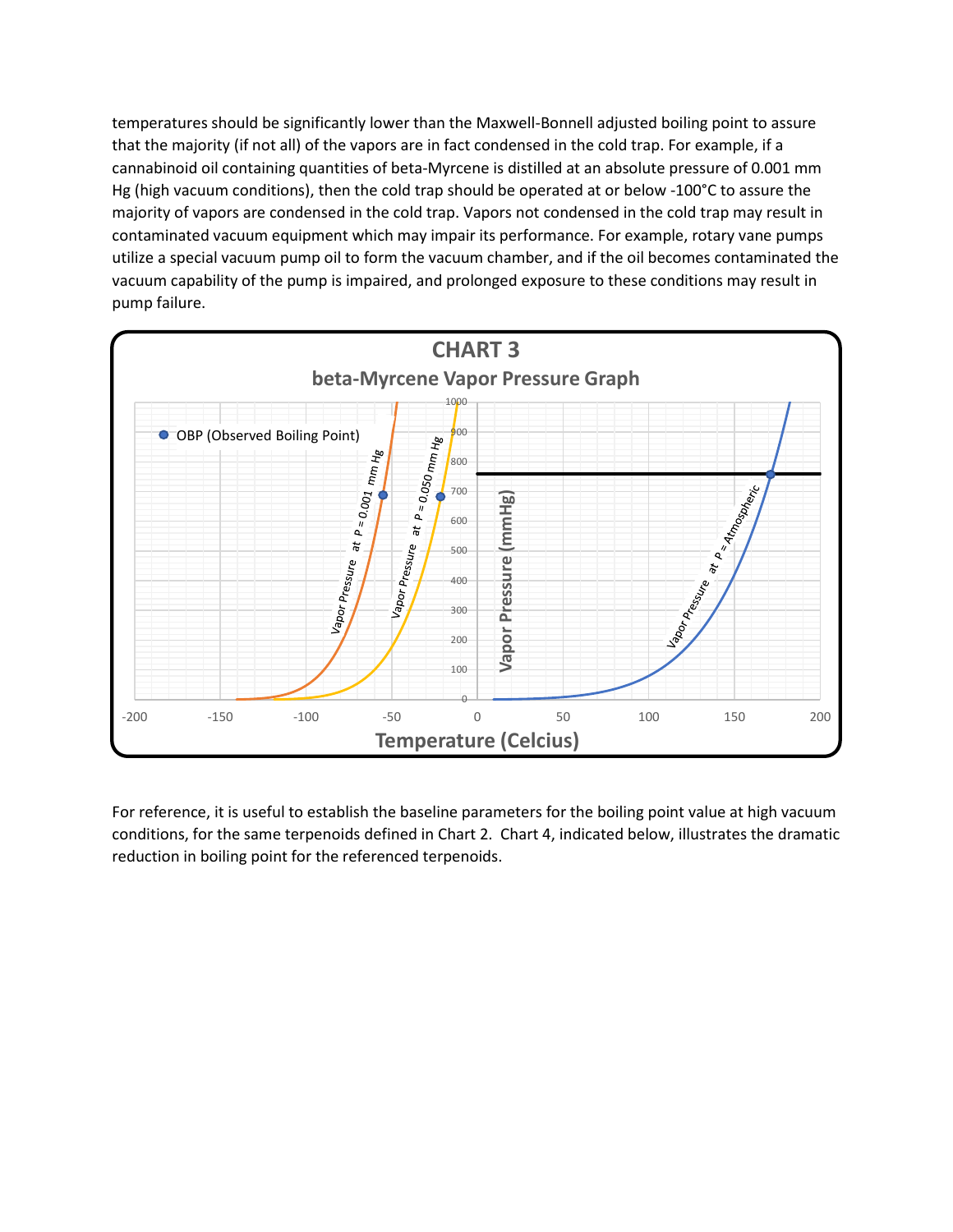

Chart 5 below provides additional prospective related to the effect of pressure conditions on the boiling point of a substance. Beta Myrcene was again used for this example, with the boiling point of beta Myrcene falling from 168°C at atmospheric conditions to -50°C at an absolute pressure (i.e., high vacuum) of 0.001 mm Hg.

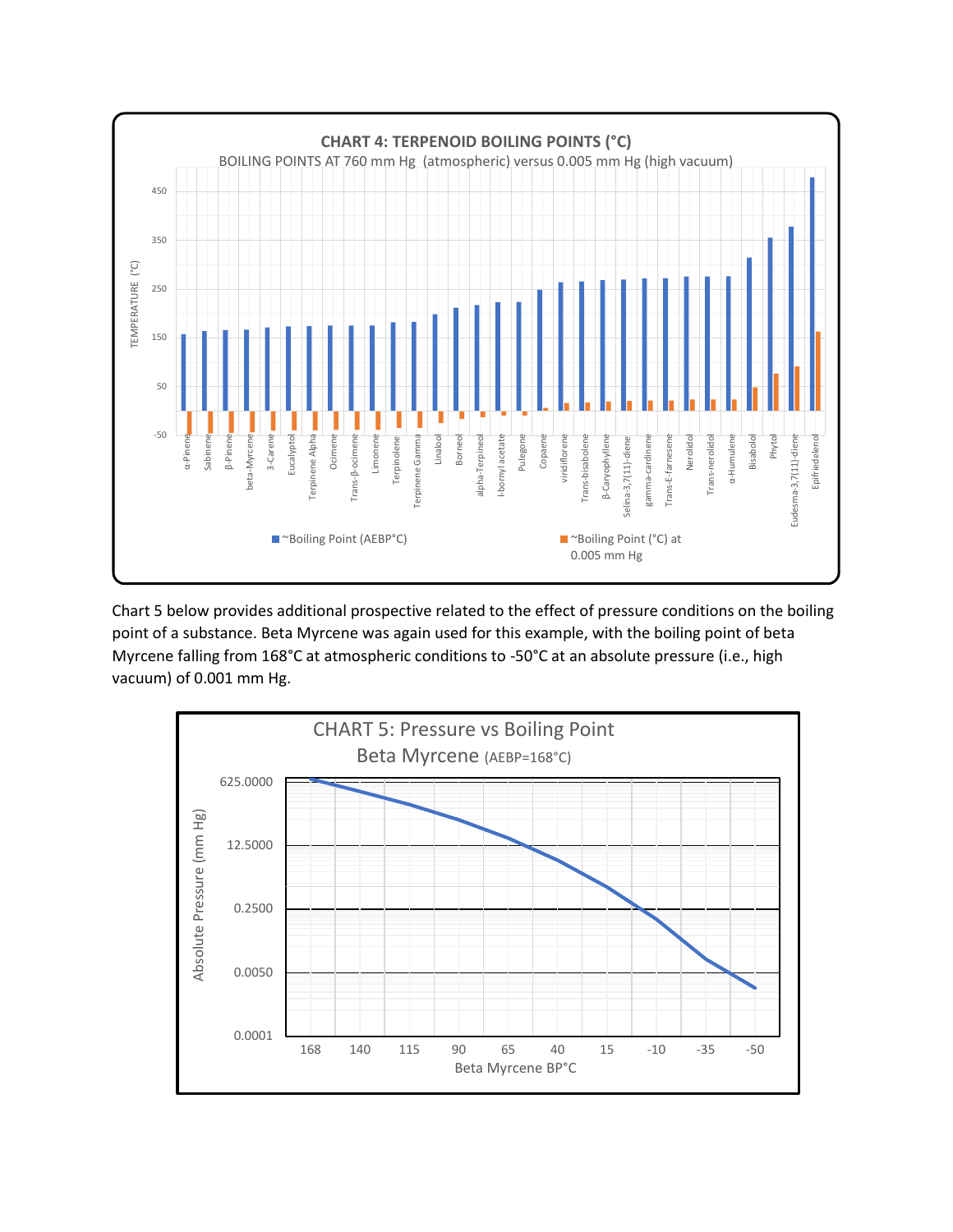As previously indicated, Beta Myrcene is just one of many terpenoids which might be found in cannabis or hemp extracted oils. Chart 6 below illustrates the partial pressure curves, at atmospheric conditions, for a number of the other terpenoids indicated in Chart 4, which suggests that all of the terpenoids exhibit gently sloping curves with the slope value decreasing somewhat in proportion to the increase in boiling point.



The preceding information has focused specifically on chemical parameters related to terpenoids, but the larger scope to be examined is to understand the most effective use of high vacuum, short path distillation equipment in processing crude cannabis or hemp oils for commercial sale. Therefore, in the broader scope, understanding the chemical composition of cannabis oils, and specifically, the terpenoids present in the oils, is a prerequisite to conducting an effective distillation program where the ultimate objective is to concentrate the cannabinoids.

It should also be appreciated that the terpenoids themselves have commercial value, and there are benefits to be derived by planning a distillation campaign which will provide for collection of terpenoids as well as concentrating of cannabinoids. In a single stage distillation system, similar to that depicted in Illustration 1, extracted cannabis or hemp oils which contain terpenoids suggest a cost-effective use of the equipment is to plan a distillation campaign which anticipates multiple stages (or passes) of distillation (using the same single-stage system) with each stage targeted at a different objective. Most operators of single stage systems plan on at least three passes of product from a single lot through the distillation unit. The following objectives are typically defined as optimum for a multiple pass distillation of a crude hemp oil: (i) separate low boiling point terpenoids from feed material, as  $1<sup>st</sup>$  distillate; (ii) using residue product from 1<sup>st</sup> pass, separate cannabinoids from waxes and triglycerides ( $2<sup>nd</sup>$  distillate and residue, respectively); and (iii) using  $2^{nd}$  distillate containing cannabinoids, the  $3^{rd}$  pass is a polishing and concentrating pass where the resultant 3<sup>rd</sup> distillate is a more highly concentrated and purified cannabinoid oil, with optimum color qualities, while any remaining waxes, triglycerides and color bodies are collected as the 3<sup>rd</sup> residue product. Figure 2 below depicts the multiple pass distillation procedure suggested above.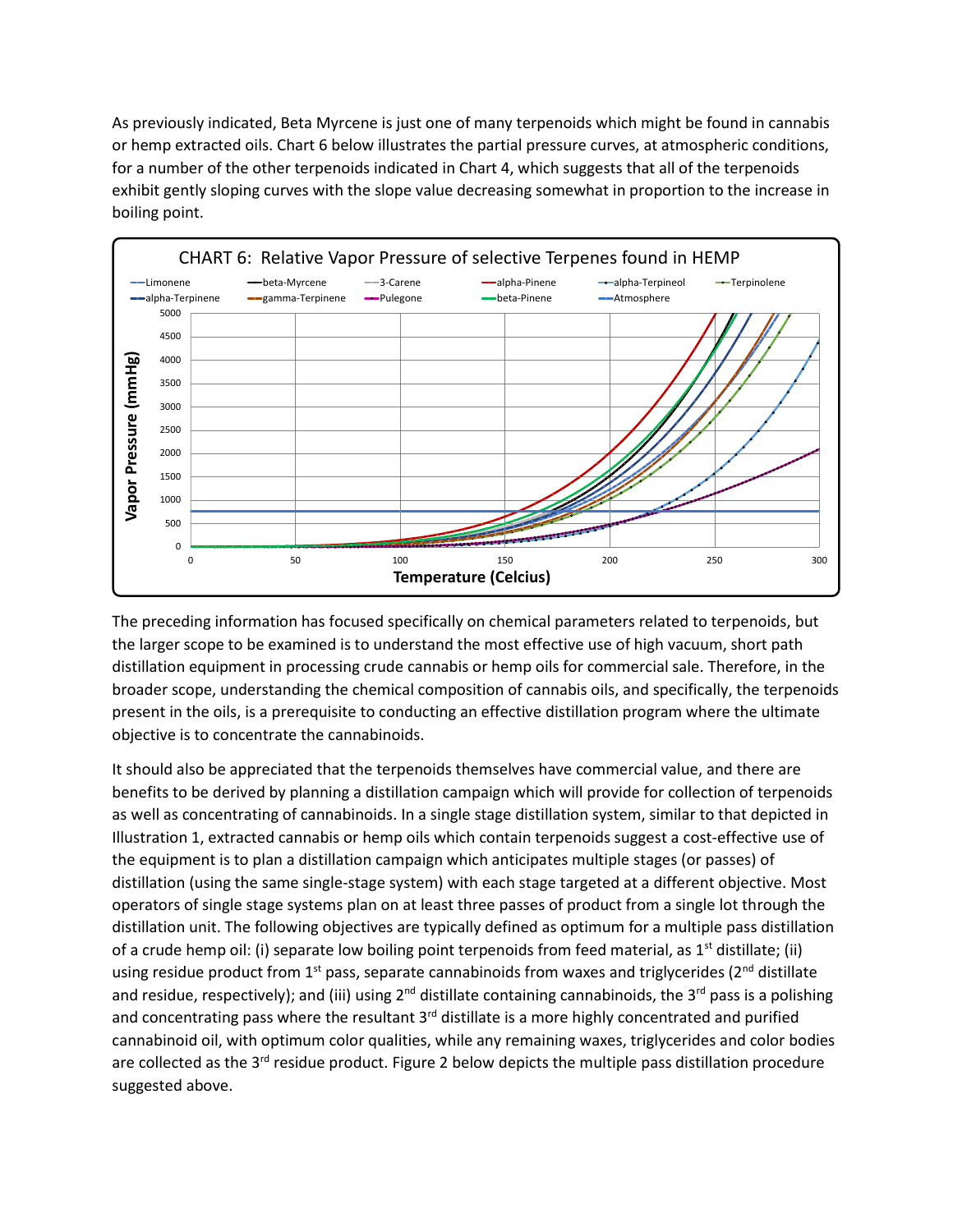#### FIGURE 2



| TABLE 3: Possible Operating Parameters for a 3-Pass Hemp Oil Distillation in a Single Stage System             |                                                                                                                                                                                    |                      |             |  |  |  |  |  |  |
|----------------------------------------------------------------------------------------------------------------|------------------------------------------------------------------------------------------------------------------------------------------------------------------------------------|----------------------|-------------|--|--|--|--|--|--|
| <b>Distillation Variable</b>                                                                                   | 1 <sup>st</sup> Pass                                                                                                                                                               | 2 <sup>nd</sup> Pass | 3rd Pass    |  |  |  |  |  |  |
| Evaporator Actual Temperature (°C)                                                                             | 120                                                                                                                                                                                | 180                  | 150         |  |  |  |  |  |  |
| Evaporator Pressure (mm Hg, absolute)                                                                          | 1.5                                                                                                                                                                                | 0.005                | 0.002       |  |  |  |  |  |  |
| Atmospheric Equivalent Temp. (°C)                                                                              | 300                                                                                                                                                                                | 500                  | 475         |  |  |  |  |  |  |
| Condenser Temperature (°C):<br>(Observed and Atmospheric Equivalent)                                           | $+20, +166$                                                                                                                                                                        | $+85, +365$          | $+85, +384$ |  |  |  |  |  |  |
| Cold Trap Temperature (°C):<br>(Observed and Atmospheric Equivalent)                                           | $-35. +90$                                                                                                                                                                         | $-35. +180$          | $-35, +160$ |  |  |  |  |  |  |
| Notes: 1. The above indicated variables are the most relevant to the separation of CBD from non-CBD molecules. |                                                                                                                                                                                    |                      |             |  |  |  |  |  |  |
|                                                                                                                | 2. Evaporator AET of 300°C in 1 <sup>st</sup> Pass is intended to separate all terpenoids with BP's < 300°C as distillate.                                                         |                      |             |  |  |  |  |  |  |
|                                                                                                                | 3. Residue from 1 <sup>st</sup> Pass is distilled in 2 <sup>nd</sup> Pass at AET of 500°C to separate cannabinoids as distillate, while heavy triglycerides and waxes are residue. |                      |             |  |  |  |  |  |  |
|                                                                                                                | 4. Cold Trap temperature of -35°C, and 1 <sup>st</sup> Pass pressure of 1.5 mm Hg, is intended to condense terpenoids, and minimize partial pressure concerns.                     |                      |             |  |  |  |  |  |  |

| TABLE 4: Possible Compositional Data for a 3-Pass Hemp Oil Distillation in a Single Stage System                                                                                                                                                                                                                                                                                                                                               |                 |      |                        |        |                           |       |                                |        |                            |        |                        |       |                            |
|------------------------------------------------------------------------------------------------------------------------------------------------------------------------------------------------------------------------------------------------------------------------------------------------------------------------------------------------------------------------------------------------------------------------------------------------|-----------------|------|------------------------|--------|---------------------------|-------|--------------------------------|--------|----------------------------|--------|------------------------|-------|----------------------------|
| Chemical Compound(s)                                                                                                                                                                                                                                                                                                                                                                                                                           | <b>Feed Oil</b> | %R1  | Residue 1<br>%Feed Oil | %D1    | Distillate 1<br>%Feed Oil | %R2   | <b>Residue 2</b><br>% Feed Oil | %D2    | Distillate 2<br>% Feed Oil | %R3    | Residue 3<br>%Feed Oil | %D3   | Distillate 3<br>% Feed Oil |
| Input Product %                                                                                                                                                                                                                                                                                                                                                                                                                                | 100%            | 100% | 90%                    | 100%   | 10%                       | 100%  | 49%                            | 100%   | 41%                        | 100%   | 50%                    | 100%  | 40%                        |
|                                                                                                                                                                                                                                                                                                                                                                                                                                                |                 |      |                        |        |                           |       |                                |        |                            |        |                        |       |                            |
| Waxes & Triglycerides                                                                                                                                                                                                                                                                                                                                                                                                                          | 50%             | 56%  | 50%                    | tra ce |                           | 92.0% | 46%                            | 8%     | 4%                         | 99%    | 50%                    | 1%    | 1%                         |
| Terpenoids                                                                                                                                                                                                                                                                                                                                                                                                                                     | 10%             | 0%   | 0%                     | 100%   | 10%                       | trace |                                | tra ce |                            | tra ce |                        | trace |                            |
| Cannabinoids                                                                                                                                                                                                                                                                                                                                                                                                                                   | 40%             | 44%  | 40%                    | tra ce |                           | 8.0%  | 3.2%                           | 92%    | 37%                        | 1.0%   | 0.4%                   | 99%   | 40%                        |
| The compositional information indicated above is intended to serve as an example and should not be interpreted as results obtained<br>from a specific distillation. Extracted oils from cannabis plants may contain over 300 molecules and although the molecules typically fall<br>Note:<br>within the chemical compound catagories indicated in this table, this is an over simplification of results experienced in actual<br>distillations |                 |      |                        |        |                           |       |                                |        |                            |        |                        |       |                            |

Tables 3 and 4 represent an example of operating parameters and compositional results, respectively, which might be associated with a multiple pass distillation of a cannabinoid oil extract as depicted in Illustration 2. Note that the Atmospheric Equivalent Temperature (AET) is an important calculated variable which provides a benchmark for not only the vaporization of molecules under vacuum conditions but also as an indicator for condenser and cold trap capabilities associated with condensing vapors while still maintaining a liquid state in these vessels. For example, the condenser on the 1<sup>st</sup> Pass (or Stage #1) is shown in Table 3 to be operated at a temperature of +20°C which at the indicated absolute pressure (vacuum) level of 1.5 mm Hg., would suggest an AET of 166°C which will condense most of the terpenoids, but not all. Therefore, most of the remaining terpenoids will likely condense in the Cold Trap which is being operated at -35°C, or an AET of +90°C. Referring back to Chart 4. We can see that in general, the terpenoids have boiling points above 150°C, so a Cold Trap operated at an AET of +90°C should assure only a trace amount of terpenoids will bypass the 1<sup>st</sup> Pass Cold Trap. It should be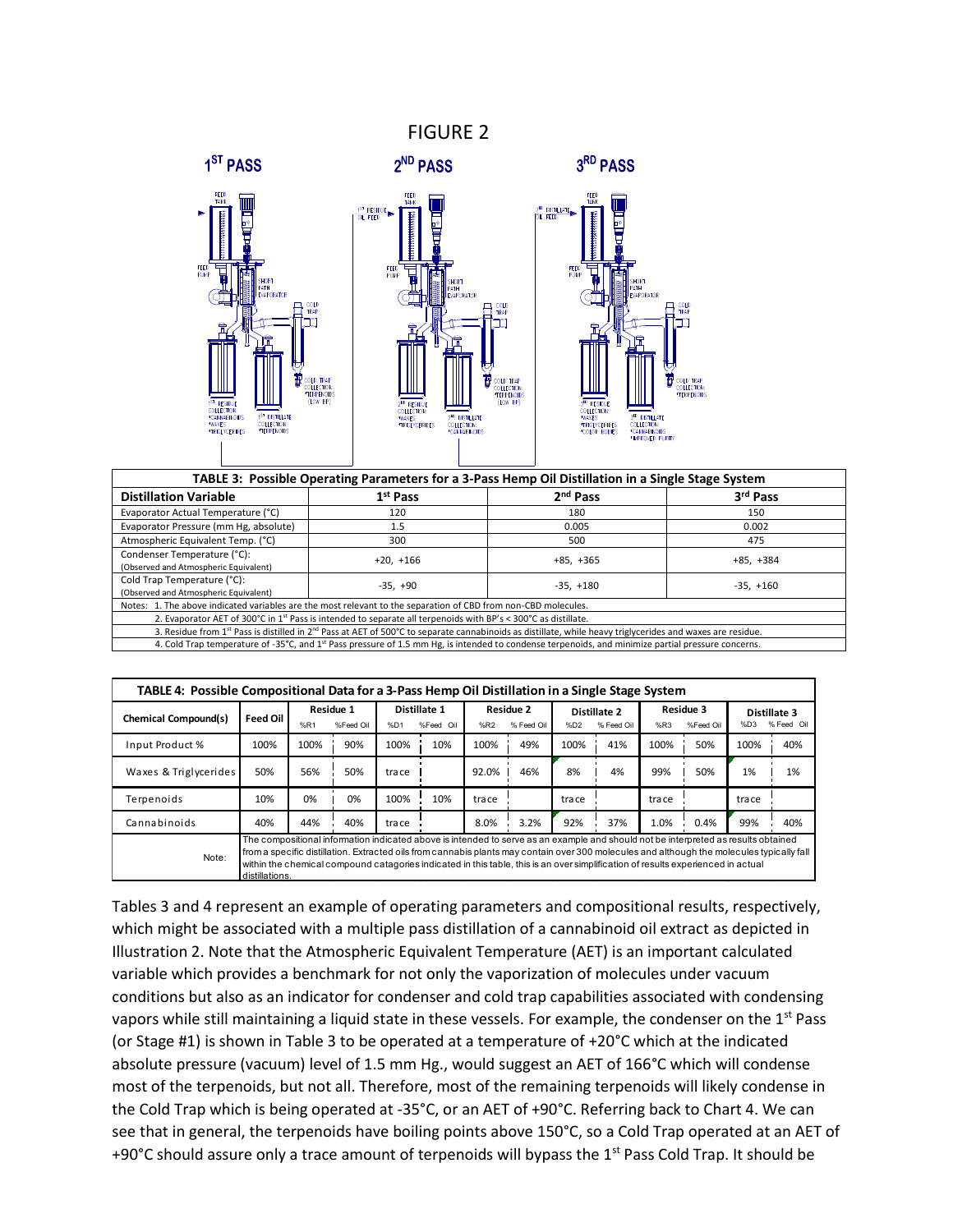noted however that even trace terpenoids bypassing the Cold Trap may accumulate in the vacuum system and ultimately cause operating problems. The solution to this potential problem is a colder Cold Trap and frequent oil changes in the vacuum system. For reference, experience has indicated the coldest Cold Trap is a liquid nitrogen cryowell which operates at an observed temperature of approximately -160°C and an AET (at 1.5 mm Hg) of -94°C, at which temperature the vacuum pump has optimum protection.

Figure 3 below represents a Pressure-Temperature Nomograph which is a quick and helpful tool for determining Atmospheric Equivalent Temperature knowing the Observed Temperature and Absolute Pressure.



FIGURE 3: Pressure-Temperature Nomograph

The disadvantage to a multiple pass distillation process using a Single Stage System is the fact that it will involve more handling of the oil products before the final, purified cannabinoid oil is obtained. The handling process is further complicated by the fact that cannabinoid oil extracts are normally solid materials at room temperature, and will typically require heating to liquify the products prior to recharging the feed tank with processed fractions.

More efficient oil processing operations typically prefer a multiple stage distillation system where the specific distillation parameters (e.g., temperature and pressure variables) can be adjusted at each stage to produce the desired separation for that particular stage. Figure 4 below depicts a P&ID (Process and Instrumentation Diagram) for a 3-Stage Distillation System which follows a process flow path similar to that described for a multiple pass use of a Single Stage System. Note that in the case of a multiple stage system  $1^{st}$ ,  $2^{nd}$ , and  $3^{rd}$  pass distillation objectives are obtained by using a single pass through the multiple stage system. The specific operating conditions and chemical composition of final distillate and residue streams will be nearly identical to those obtained in the multiple pass use of a single stage system.